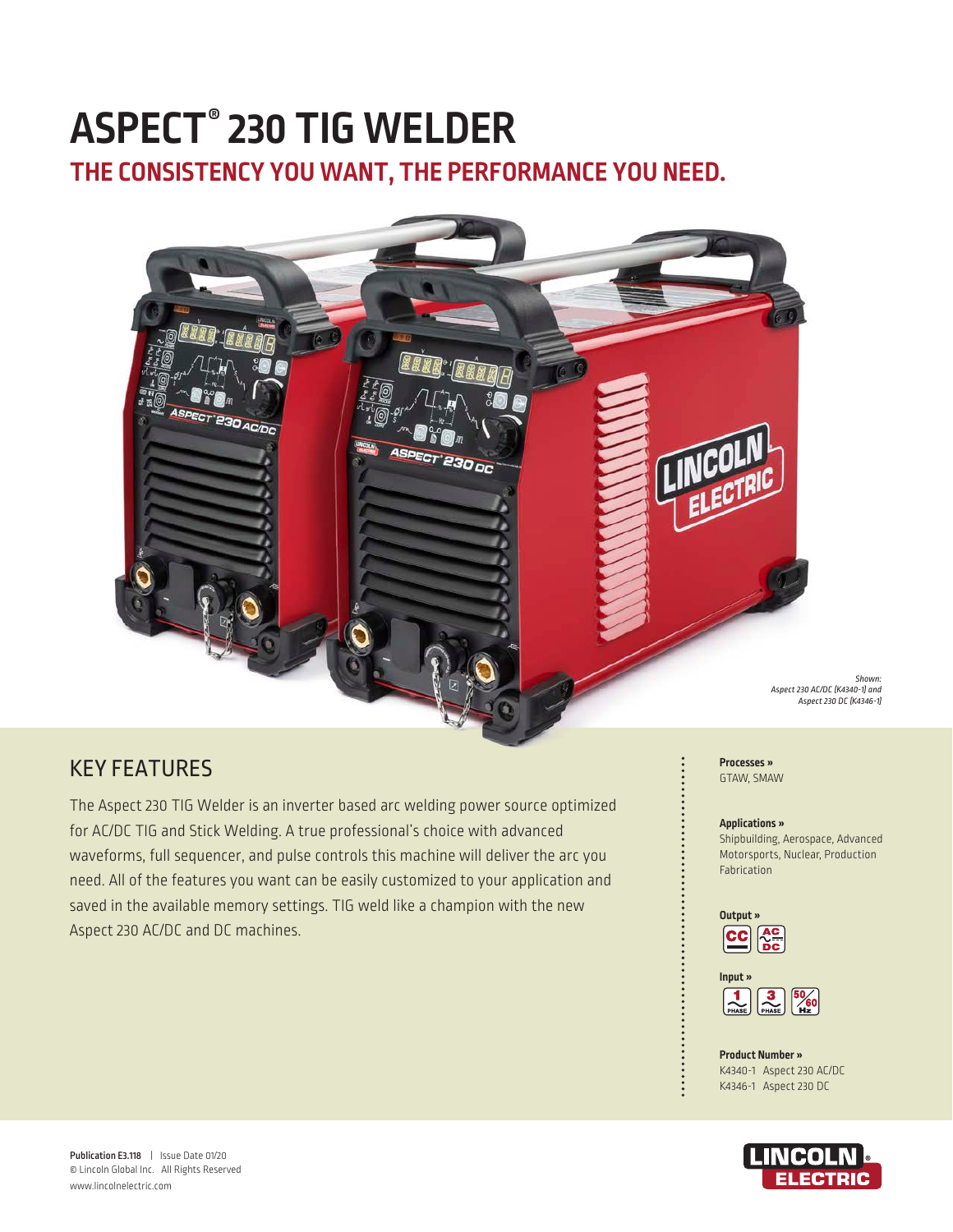# KEY FEATURES

# **» Intellistart™ Technology**

Automatically provides softer starts and minimal distortion on thinner materials and hotter starts required for thicker materials

## **» PowerConnect® Technology**

Automatically adjusts to input power from 120-460V, 50 or 60 Hz, single or three phase

# **» AC Auto Balance® Technology**

Automatically provides optimal mix of cleaning and penetration when welding aluminum

#### **» Memory Capability**

The memory function allows saving up to 9 specific welding procedures

#### **» Fan-As-Needed**

The cooling fan operates only when needed to assure proper cooling of the machine

## **» Green Mode**

Ability to put machine in standby mode after 10 minutes of inactivity to reduce power consumption

#### **» Cooler Power Supply**

Built-in Cooler Power Supply comes standard on all models

# **PERFORMANCE**

#### Exceptional Arc Response and Stability

- With up to 230 amps of maximum output, you can TIG weld up to 1/4 in. (6.4 mm)
- Maximize productivity and spend more time welding with a rated 35% duty cycle at 230 amps
- Advanced aluminum controls, AC Auto Balance technology, pulse, frequency, and additional waveforms
- Portable, lightweight and easy to transport
- IP23 rated for harsh environments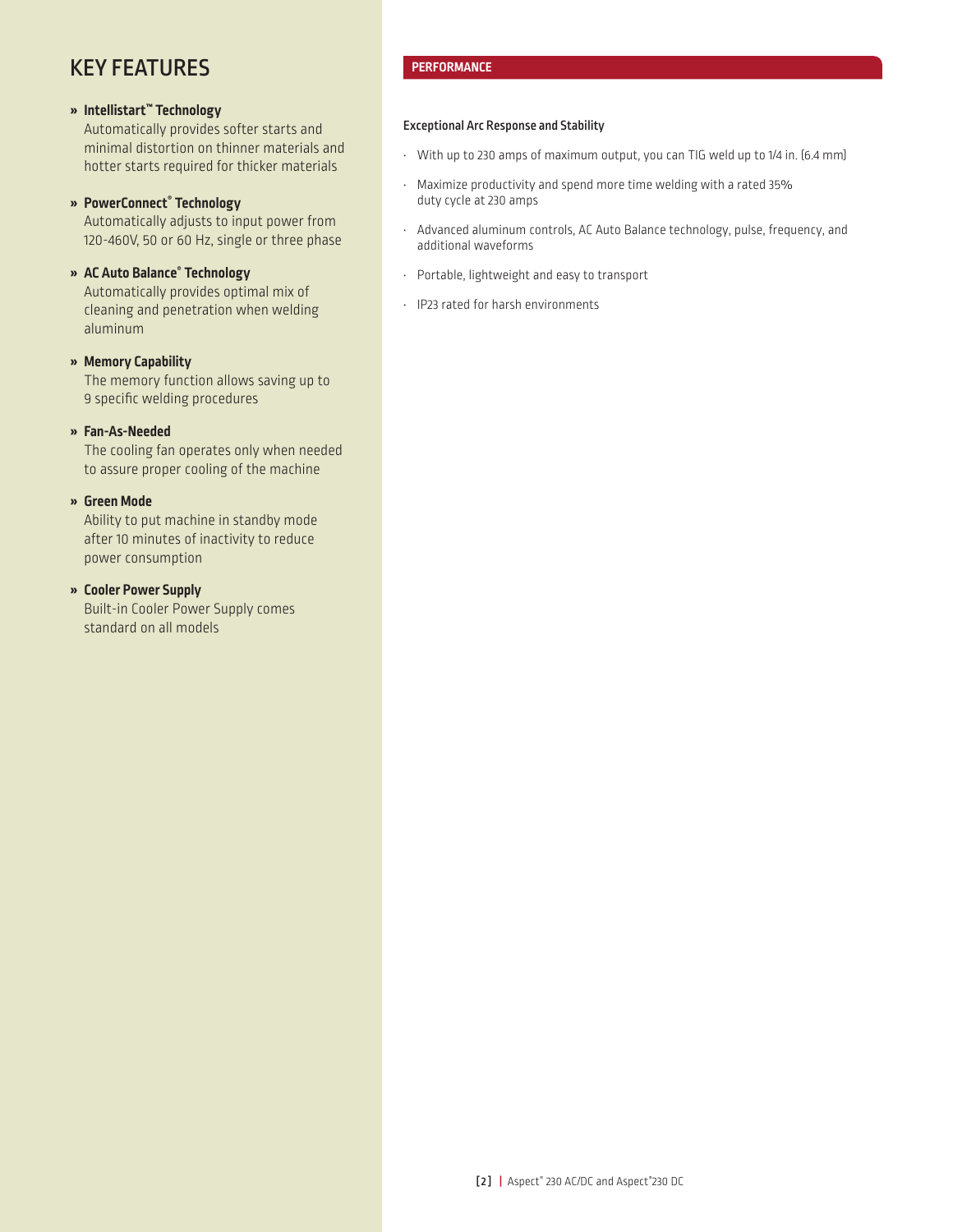#### **ASPECT 230 PACKAGES**

| <b>Product Name</b>                              | Product<br><b>Number</b> | Aspect 230 AC/DC<br><b>Water-Cooled One-Pak®</b><br>$[K4342-1]$ | Aspect 230 AC/DC<br><b>Air-Cooled One-Pak</b><br>$[K4341-1]$ | Aspect 230 DC<br><b>Air-Cooled One-Pak</b><br>$[K4347-1]$ |
|--------------------------------------------------|--------------------------|-----------------------------------------------------------------|--------------------------------------------------------------|-----------------------------------------------------------|
| Aspect 230 AC/DC                                 | K4340-1                  | $\bullet$                                                       |                                                              |                                                           |
| Aspect 230 DC                                    | K4346-1                  |                                                                 |                                                              | $\bullet$                                                 |
| Cart                                             | K4441-1                  | $\bullet$                                                       |                                                              |                                                           |
| Cool Arc <sup>®</sup> 22                         | K3475-1                  | ۰                                                               |                                                              |                                                           |
| Foot Pedal                                       | K870                     | ٠                                                               | ٠                                                            | ٠                                                         |
| Expendables kit for PTW-18 and PTA-26            | KP509                    |                                                                 |                                                              |                                                           |
| Gas Lens Kit for PTW-20                          | KP2414-1                 | ۰                                                               |                                                              |                                                           |
| Air Cooled TIG Torch 200A PTA-26 25 FT FLEX HEAD | K1783-10                 |                                                                 | $\bullet$                                                    | $\bullet$                                                 |
| Water Cooled TIG Torch PTW-20 250A 25FT          | K1784-4                  | ۰                                                               |                                                              |                                                           |
| Low Conductivity Coolant                         | KP4159-1                 | ۰                                                               |                                                              |                                                           |
| Zippered Cable Cover (25 Foot)                   | K918-4                   | $\bullet$                                                       |                                                              |                                                           |
| Regulator With Flow Gauge and Hose Kit           | 3100211                  | ٠                                                               |                                                              |                                                           |
| Ground Clamp Set w/ 15 foot cable                | K1803-3                  | ۰                                                               |                                                              | ٠                                                         |
| Torch Twist Mate™ Connector                      | K1622-5                  | $\bullet$                                                       |                                                              |                                                           |
| Torch Twist Mate Connector ASM                   | K1622-3                  |                                                                 |                                                              |                                                           |

• Included **(1)** Two Quick Connect Fittings are Required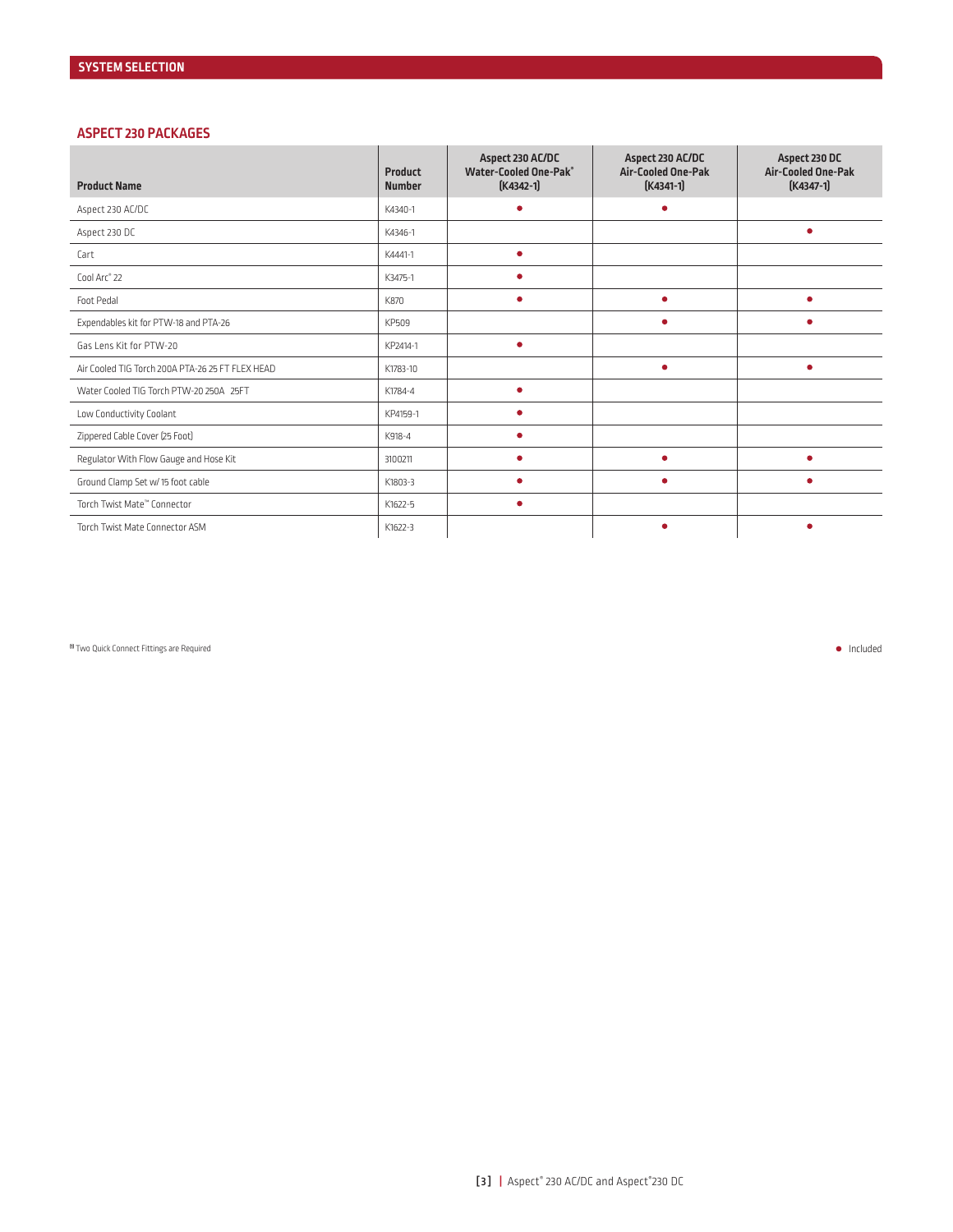# **KEY CONTROLS**

- 1. Polarity Select
- 2. Process Select
- 3. Output Control
- 4. AC Wave Shape Control
- 5. Sequencer
- 6. Sequencer Control
- 7. Pulse Sequencer
- 8. Voltage Display
- 9. Status Lights
- 10. Amperage Display
- 11. Memory Display
- 12. Memory Selection
- 13. Exit Menu Button
- 14. Control Knob

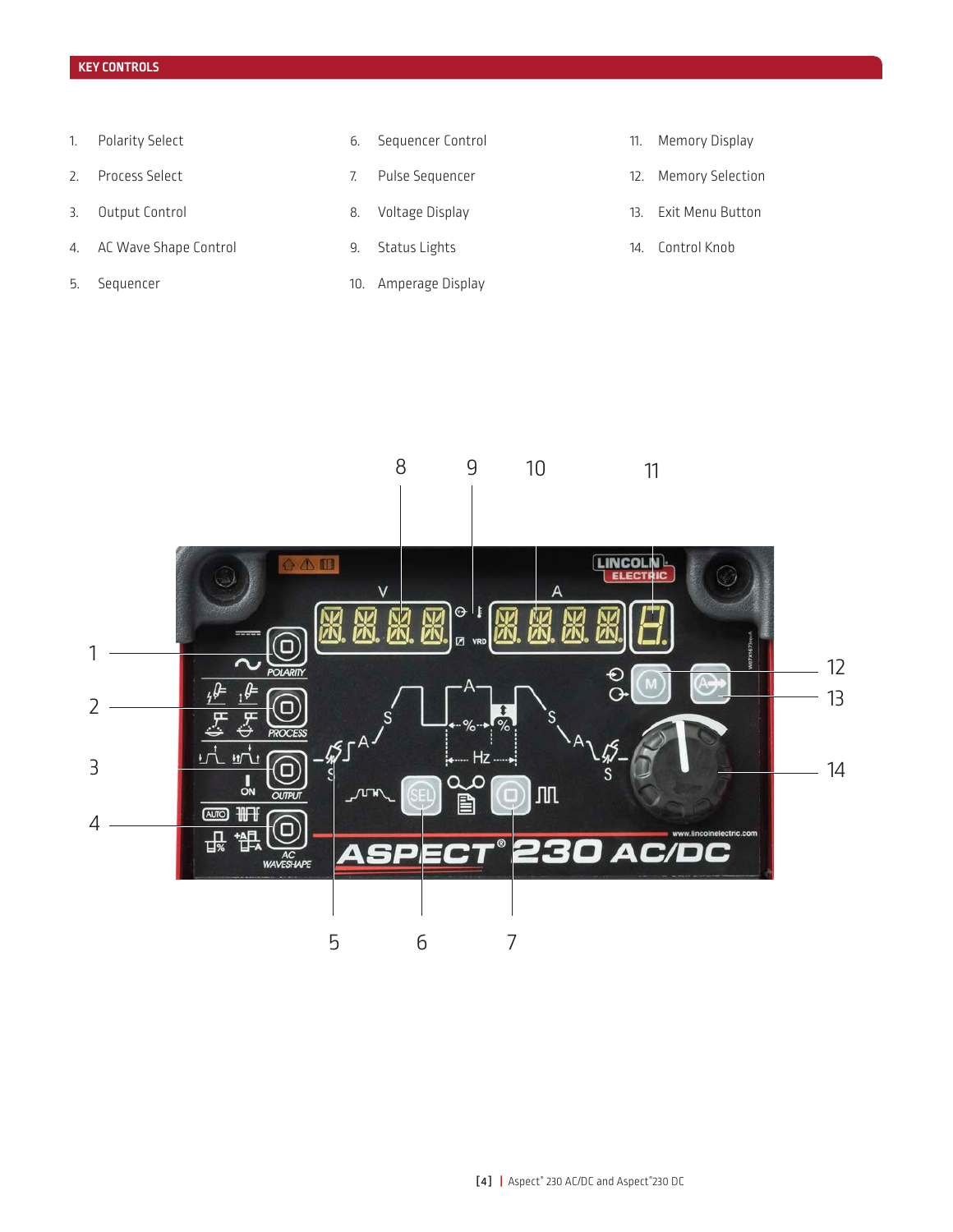- 15. Electrode Connector
- 16. 15V DC Supply
- 17. 6-Pin Remote Receptacle
- 18. Work Connector
- 19. Input Power Cord
	- 20. Power Switch
- 21. Gas Solenoid Input
- 22. 9-Pin Water Cooler Connection

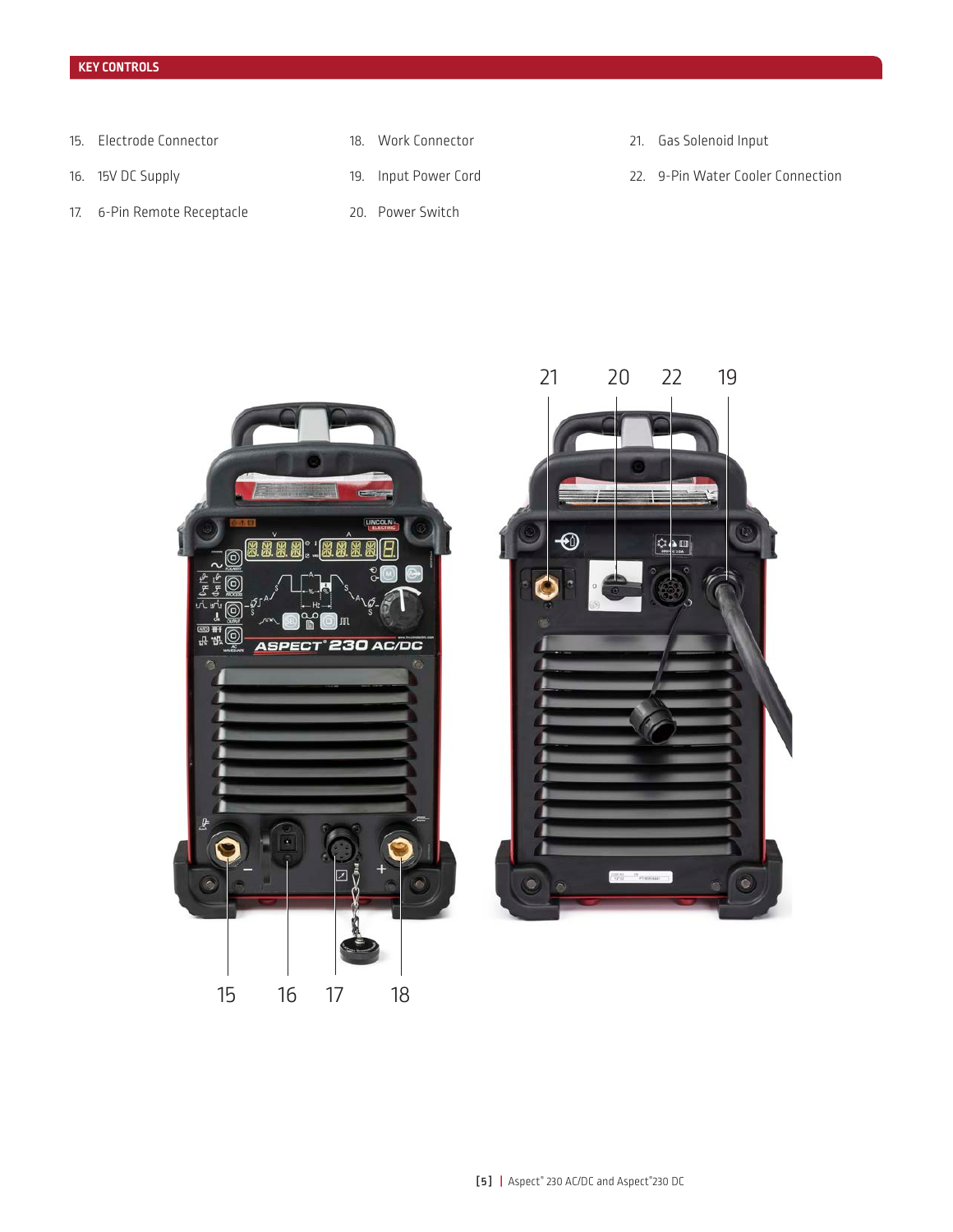### **AC WAVE SHAPE CONTROLS**

| <b>Setting</b>                                      | Range         | <b>Results</b>                                                                        |                                                                        |  |  |
|-----------------------------------------------------|---------------|---------------------------------------------------------------------------------------|------------------------------------------------------------------------|--|--|
| <b>AC Frequency</b>                                 | 40-400 Hz     | A lower frequency results in a wider bead                                             | A higher frequency results in a more focused bead                      |  |  |
| <b>AC Balance Control</b>                           | 35-99% [EN%]  | A lower AC Balance (EN%) results in an arc with<br>increased cleaning action          | A higher AC Balance (EN%) results in an arc with<br>higher penetration |  |  |
| Electrode Positive (EP) and<br>Negative Offset (EN) | 2-230 Amps EP | A higher Electrode Positive (EP) current value results in intensified cleaning action |                                                                        |  |  |
|                                                     | 2-230 Amps EN | A higher Electrode Negative (EN) current value results in intensified penetration     |                                                                        |  |  |

#### **PULSE FUNCTIONS**

| <b>Setting</b>            | Range                                                             | <b>Results</b>                                                                                                                                                                                   |
|---------------------------|-------------------------------------------------------------------|--------------------------------------------------------------------------------------------------------------------------------------------------------------------------------------------------|
| <b>AC Pulse Frequency</b> | 0.1-25% of AC output<br>frequency setting in<br>pulses per second | Alternating the current between peak and background helps better manage heat input and minimize<br>material distortion<br>Provides for better arc control and faster freezing for uphill welding |
| <b>DC Pulse Frequency</b> | 0.1-2,000 pulses<br>per second                                    | Helps moderate filler metal deposition at low pulse frequencies (less than 10 pulses per second)                                                                                                 |

#### **AC WAVE FORMS**

| <b>Setting</b> | <b>Results</b>                                                                                      |
|----------------|-----------------------------------------------------------------------------------------------------|
| Soft Square    | Increased puddle control                                                                            |
| <b>Sine</b>    | A soft sounding arc                                                                                 |
| Square         | Faster travel speeds                                                                                |
| Triangular     | Reduced heat input on thinner materials. Also provides for better cleaning on anodized applications |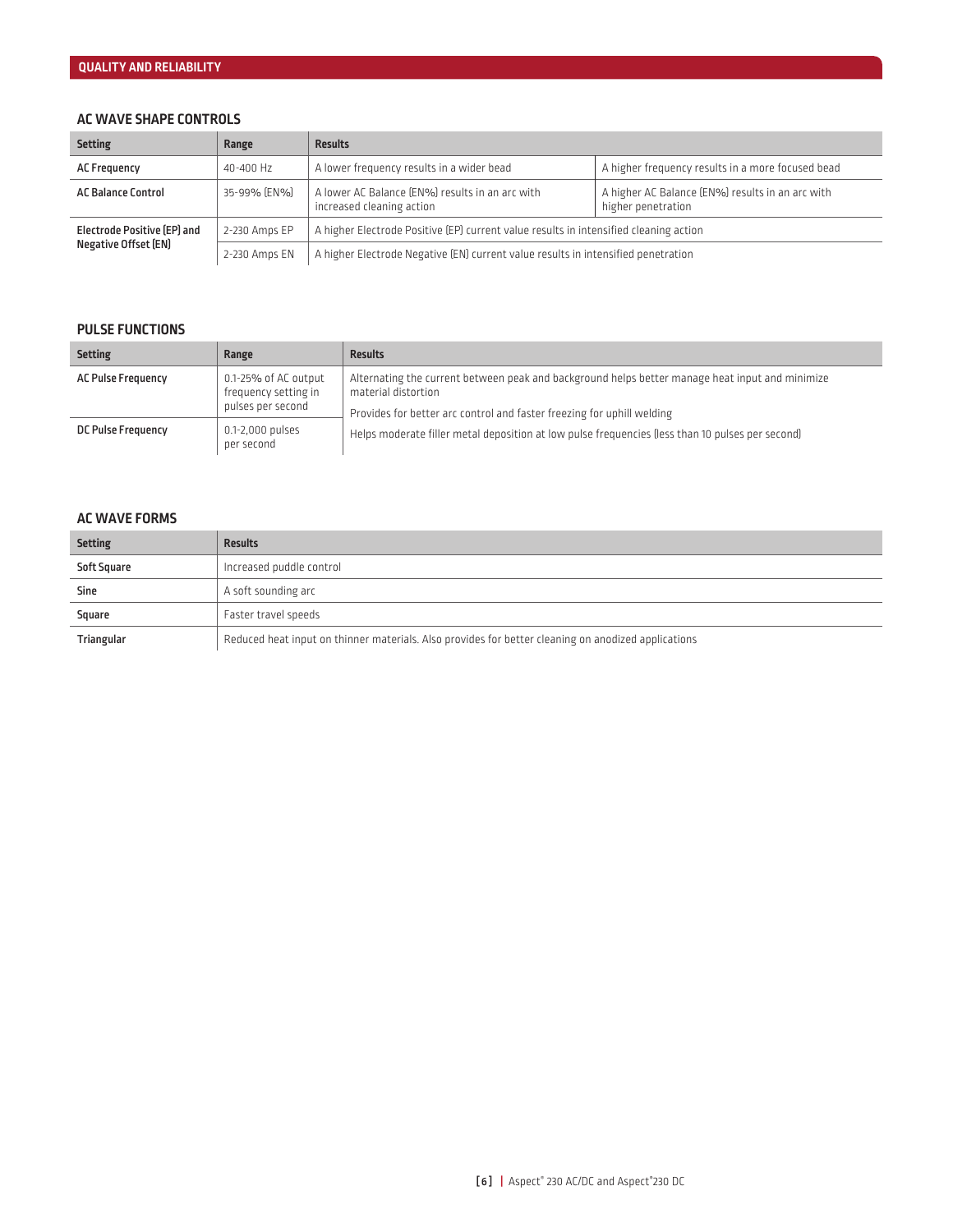

#### **GENERAL OPTIONS**

**Foot Amptrol™** for TIG welding. The Foot Amptrol energizes the output and controls the output remotely. The Foot Amptrol connects directly to the 6-pin remote control connector. **Order K870**



 **Hand Amptrol™** for TIG welding. The Hand Amptrol energizes the output and controls the output remotely. The Hand Amptrol connects directly to the 6-pin remote control connector. **Order K963-3**



#### **Arc Start Switch**

Energizes the output for TIG welding if remote output control of the amperage is not desired. It allows on/off TIG welding at the amperage set by the Current Control on the control panel. **Order K814**



# **Cool Arc 22 Water Cooler**

Attaches underneath the Aspect 230 AC/DC welder and electrically connects to the Aspect 230 AC/DC. This smart cooler runs only when needed and shuts off welding if coolant flow is interrupted. **Order K3475-1**



#### **TIG Inverter Cart** Holds the Aspect 230 AC/DC

welder, the Cool Arc 22 cooling system and all accessories. Features low lift bottle loader and drawer for convenient storage. **Order K4441-1** 



**Zippered Cable Cover, 12.5 ft. (3.8 m)** Protects torch cables in high abrasion applications. **Order K918-1**





#### **TIG-Mate™ 17 Air Cooled TIG Torch Starter Pack**

One complete easy-to-order kit packaged in its own portable carrying case. Includes: PTA-17 torch, parts kit, Harris® flowmeter/regulator, 10 ft. gas hose, Twist Mate adapter, work clamp and cable. **Order K2266-1** 

#### **Magnum® TIG Torches**

The following standard Magnum TIG torches may be used with the Aspect 230 AC/DC welder.

**Order: K1782-1** for PTA-17 12.5 ft. (3.8 m) Air-Cooled 150A

**K1782-3** for PTA-17 25 ft. (7.6 m) Air-Cooled 150A

**K1782-14** for PTA-17 12.5 ft. (3.8 m) Air-Cooled 150A Ready-Pak®

**K1783-1** for PTA-26 12.5 ft. (3.8 m) Air-Cooled 200A

**K1783-3** for PTA-26 25 ft. (7.6 m) Air-Cooled 200A

#### **Water-Cooled Torches**

(The Cool Arc 22 is required) **Order K1784-3** for PTW-20 Water-Cooled

12.5 ft. (3.8 m) 250A **K1784-4** for PTW-20 Water-Cooled 25 ft. (7.6 m) 250A



#### **Twist Mate Adapter**

Adapter needed for K4168-2 and K1784-3 and K1784-4 torches **Order K1622-5**

NOTE: Each torch requires a Twist-Mate Adapter, collets, collet bodies, and nozzles and are not included and must be ordered separately.



#### PTW-20 Series Torches

**Magnum Parts Kit Order KP508** 

**Gas Lens Parts Kit Order KP2414-1** for PTA-9 and

for PTA-17 Series Torches **Order KP509** for PTW-18 and PTA-26 Series Torches

**Order KP510** for PTW-20, 20H-320-25R Series Torches



**Work Lead Clamp with Twist Mate Plug, 15ft. (4.6 m) Order K1803-3**



**Low Conductivity Coolant (1 gal) Order KP4159-1**



**Twist Mate Adapter for PTA-26 TIG Torch Order K1622-3**



**Twist Mate Adapter for PTA-17 TIG Torch Order K1622-1**